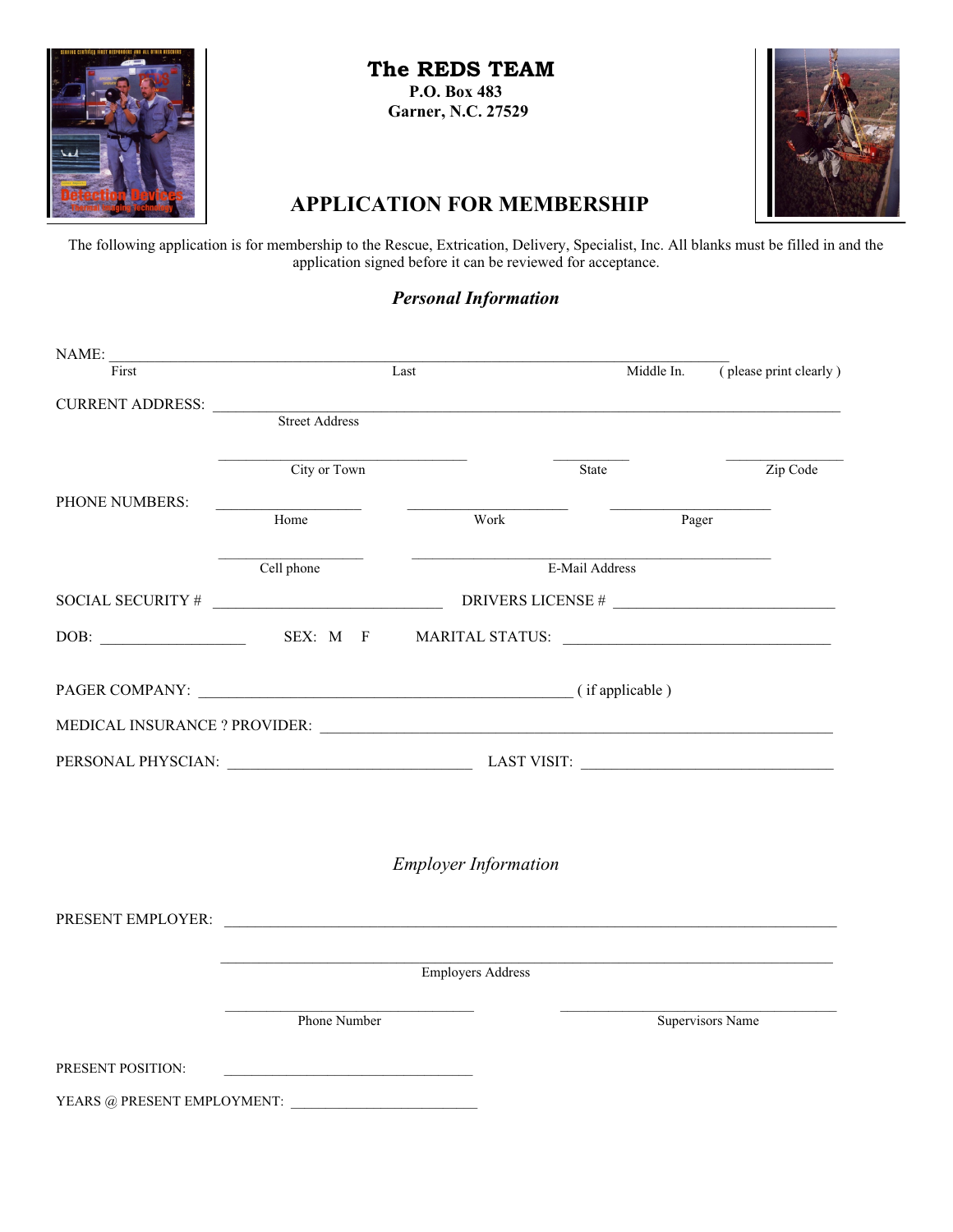|  | <b>Education, Certifications &amp; Experience</b> |  |
|--|---------------------------------------------------|--|
|--|---------------------------------------------------|--|

| YEARS ATTENDED:                                                               |  |                                                                                                                          |                                                                                                                            |
|-------------------------------------------------------------------------------|--|--------------------------------------------------------------------------------------------------------------------------|----------------------------------------------------------------------------------------------------------------------------|
|                                                                               |  |                                                                                                                          |                                                                                                                            |
|                                                                               |  |                                                                                                                          |                                                                                                                            |
|                                                                               |  |                                                                                                                          |                                                                                                                            |
|                                                                               |  |                                                                                                                          |                                                                                                                            |
|                                                                               |  |                                                                                                                          | FF 2 Certified: __________ Hazmat Certified: __________ Emergency Operations Certified: _________ SCUBA Certified: _______ |
|                                                                               |  |                                                                                                                          |                                                                                                                            |
|                                                                               |  |                                                                                                                          |                                                                                                                            |
|                                                                               |  |                                                                                                                          |                                                                                                                            |
|                                                                               |  |                                                                                                                          |                                                                                                                            |
|                                                                               |  |                                                                                                                          |                                                                                                                            |
|                                                                               |  |                                                                                                                          |                                                                                                                            |
|                                                                               |  | <b>Criminal and Driving Record</b>                                                                                       |                                                                                                                            |
|                                                                               |  | HAVE YOU EVER BEEN CHARGED WITH A CRIMINAL OFFENSE? Yes: ________ No: ______                                             |                                                                                                                            |
| If yes please list details on another sheet and attach with this application. |  |                                                                                                                          |                                                                                                                            |
|                                                                               |  | HAVE YOU EVER BEEN CHARGED WITH A TRAFFIC VIOLATION? Yes: _______ No: ______                                             |                                                                                                                            |
|                                                                               |  |                                                                                                                          |                                                                                                                            |
|                                                                               |  |                                                                                                                          |                                                                                                                            |
|                                                                               |  |                                                                                                                          |                                                                                                                            |
|                                                                               |  |                                                                                                                          |                                                                                                                            |
| Have you ever had you license revoked for any reason? Yes: _______ No: _____  |  |                                                                                                                          |                                                                                                                            |
| Have you ever had a DWI or drug related charge? Yes; _______ No: _____        |  |                                                                                                                          |                                                                                                                            |
| Do you ever use recreational drugs? Yes: _______ No: ______                   |  |                                                                                                                          |                                                                                                                            |
|                                                                               |  | Would you be willing to submit to a random drug test if you are accepted on the Team? Yes: No:                           |                                                                                                                            |
|                                                                               |  | A copy of your current drivers license and social security card must be submitted before acceptance of this application. |                                                                                                                            |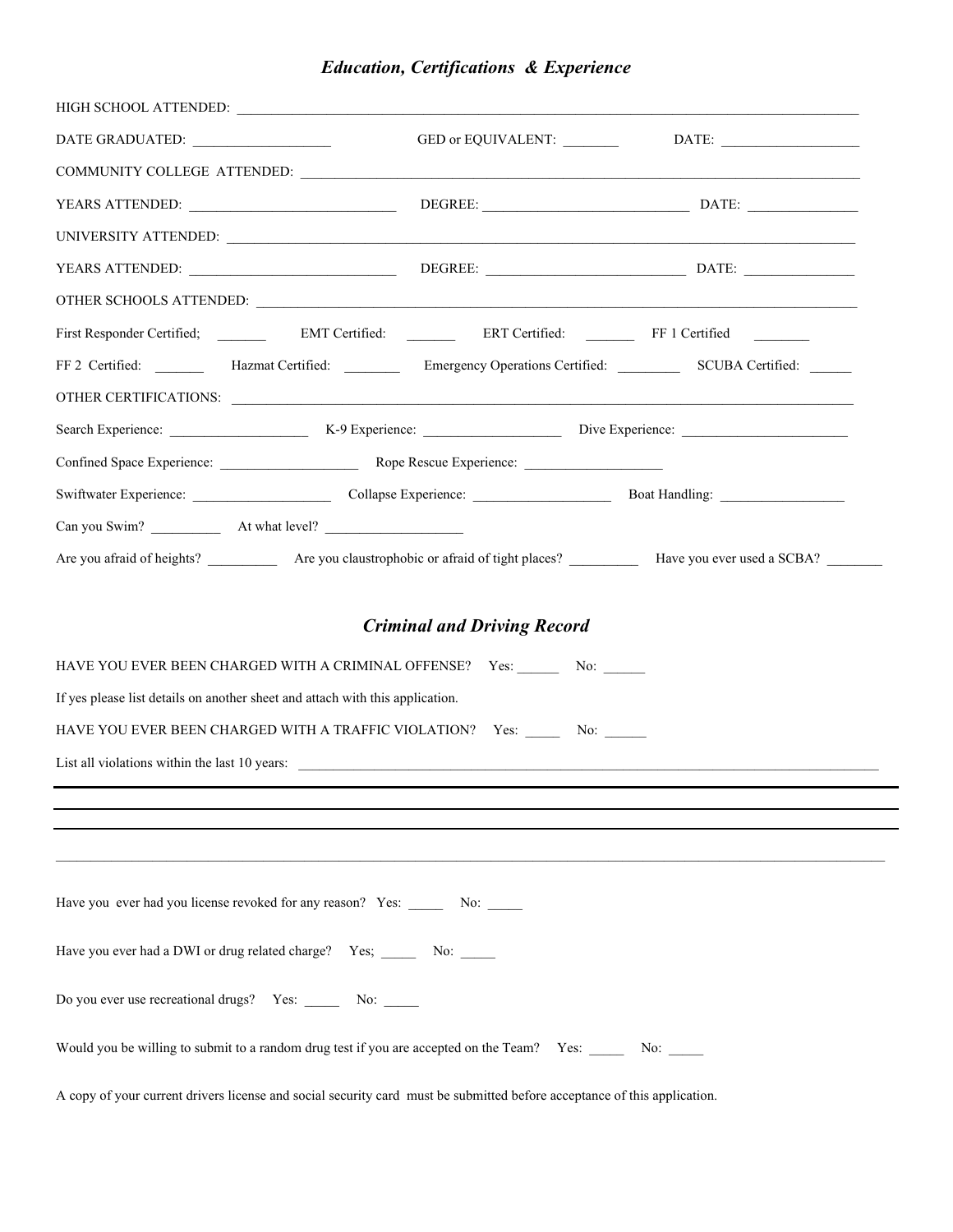### *Medical History*

#### **Please check if you have had problems with any of the following :**

| Yes | N <sub>0</sub> |                                            | <b>Explanation</b>                                                                                                        |
|-----|----------------|--------------------------------------------|---------------------------------------------------------------------------------------------------------------------------|
|     |                | Back pain or back trouble                  |                                                                                                                           |
|     |                | Eye problems or vision problems            |                                                                                                                           |
|     |                | Hearing problems or deficits               |                                                                                                                           |
|     |                | Chronic headaches                          |                                                                                                                           |
|     |                | Seizures or epilepsy                       |                                                                                                                           |
|     |                | Asthma or bronchitis                       |                                                                                                                           |
|     |                | Other respiratory problems                 |                                                                                                                           |
|     |                | Chest pains or heart problems              |                                                                                                                           |
|     |                | High blood pressure                        |                                                                                                                           |
|     |                | Diabetes                                   |                                                                                                                           |
|     |                | Allergies                                  |                                                                                                                           |
|     |                | Are you currently under a physicians care? |                                                                                                                           |
|     |                | Are you currently on any medications?      |                                                                                                                           |
|     |                | Have you ever been hospitalized?           |                                                                                                                           |
|     |                |                                            | Do you have any conditions that would prevent you from performing physical demanding rescue work in stressful conditions? |
|     |                | Are your vaccinations current?             | A copy of your shot records must be submitted before acceptance.                                                          |
|     |                | Is your tetnus shot current?               |                                                                                                                           |

If your are applying to the technical division you will be subject to a respiratory fit test and a base line medical check performed by the Team. This also involves a stress test and the possibility of a physical agility test.